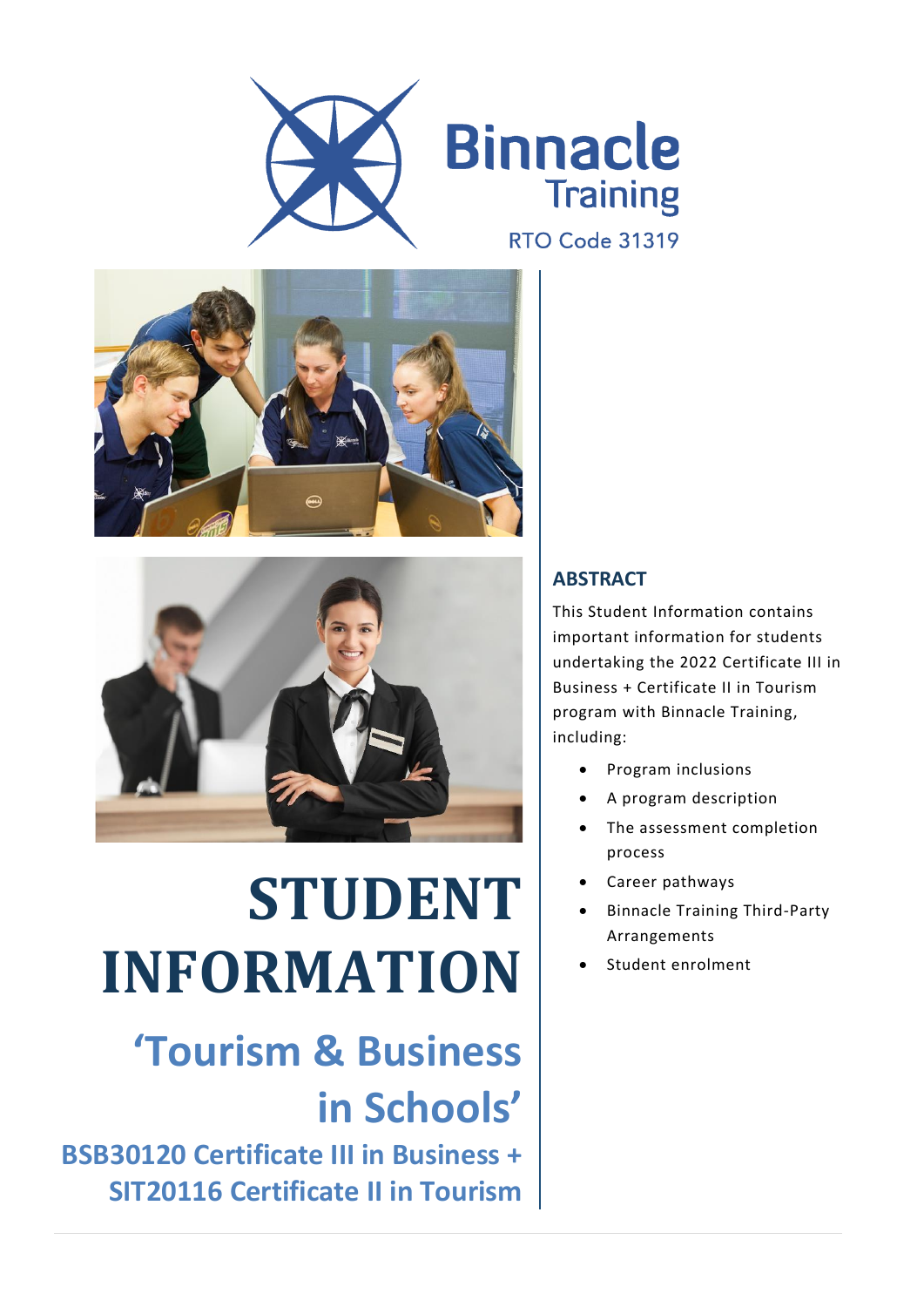## Program Inclusions

The 'Tourism & Business in Schools' program incorporates the nationally recognised qualifications: **SIT20116 Certificate II in Tourism & BSB30120 Certificate III in Business.**

The program covers the skills and knowledge required for an employee entering the Tourism and/or Business Services industry and/or pursuing further tertiary business pathways (e.g. Certificate IV, Diploma and Bachelor of Business).

In particular, 'Tourism & Business in Schools' involves:

- Personal Wellbeing
- Organising personal work priorities
- Sourcing, using and presenting information on the tourism and travel industry
- Leadership and teamwork
- Safety and sustainability in the workplace
- Inclusivity and communication
- Cultural and social sensitivity
- Delivering a service to customers
- Recommending and promoting products and services
- Interacting with customers
- Designing and producing electronic presentations and business documents

This is achieved by students working alongside an experienced Tourism and Business Teacher (Program Coordinator) to undertake projects and deliver services within their school community such as:

- Major Project: Ecotourism in Australia
- Major Project: Tourism Business Discovery Day
- Major Project: Design, Plan and Deliver a Product/Service (Binnacle Boss)

### Program Outline

The program involves learning the skills and knowledge to become a Tourism/Business professional. This learning will take place in a range of settings, including the classroom (knowledge and project planning), industry and the school community (project delivery).

Assessment activities include the completion of practical and knowledge tasks throughout the program. Many of the practical tasks will be assessed and will often require completion of a workplace document (e.g. project plan).

Knowledge tasks generally take the form of a short answer quiz that is completed online.

#### Completing Assessments

All assessment tasks and resources are online and each term has a specific number of assessment tasks.

Your teacher will regularly review the completion of your assessment and if gaps are identified (i.e. assessment tasks are incomplete or 'Not Yet Satisfactory'), you will be required to finalise the assessment in your own time (e.g. during exam block) before the next school term commences.

Student Information – 2022 Certificate III in Business & Certificate II in Tourism 2008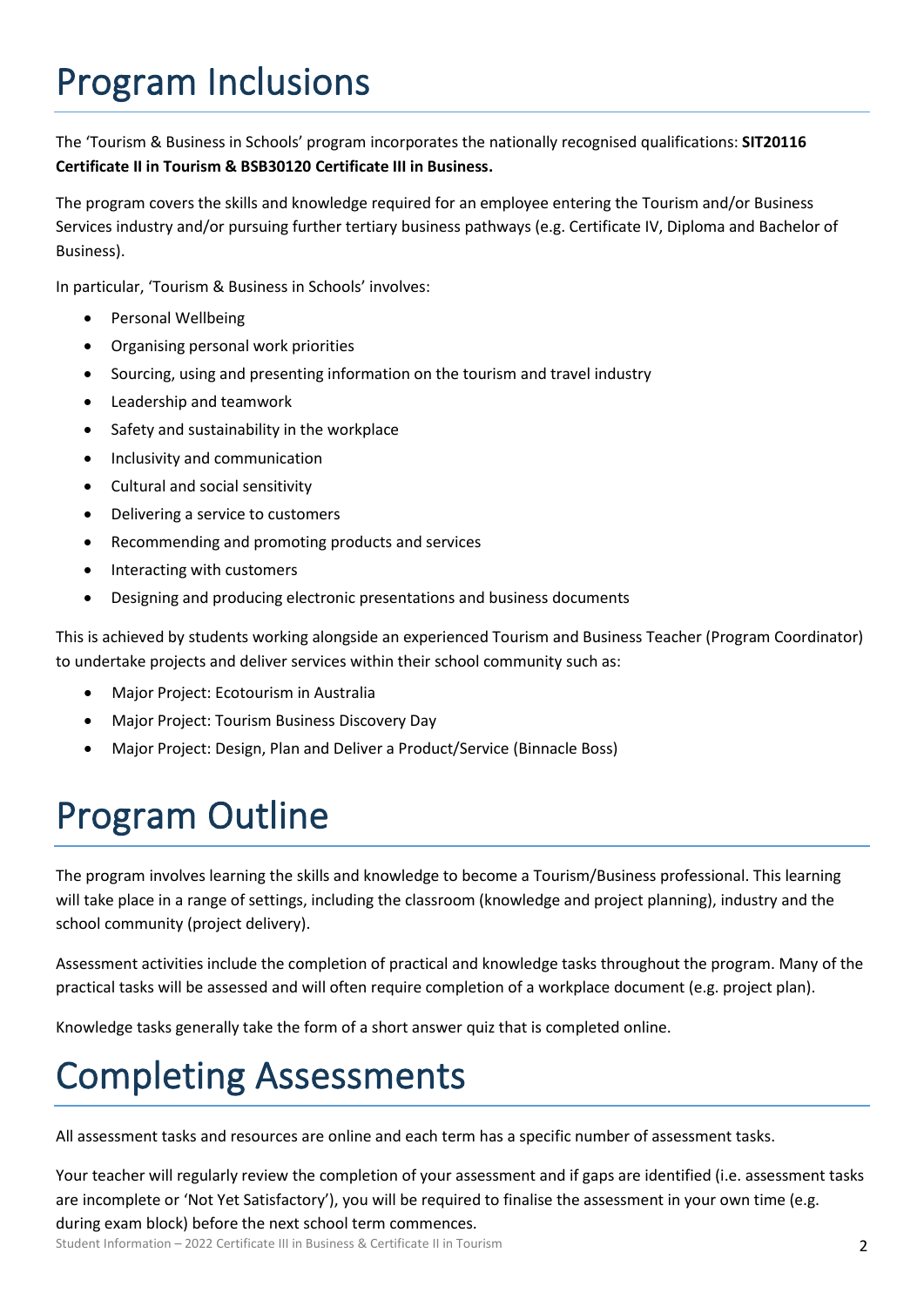As per the diagram, you will store your completed assessment (and associated documents) online for your teacher to mark and inform you of the outcome ('Satisfactory' or 'Not Yet Satisfactory').

- **1. You (the student) complete the assessment each term:**
	- **Knowledge assessments completed online in your Binnacle Lounge.**
	- **Demonstrate required skills in practical tasks.**
	- **Access to training resources to assist with assessment are also available in your Binnacle Lounge.**
		- **2. The teacher marks your assessment:**
			- **Some knowledge assessment items are 'auto-marked' by the Binnacle Lounge learning platform.**
			- **The teacher will mark your other assessment items (e.g. project, practical and case study).**
			- **The sign-off page in each term is where feedback is provided and the outcome of each assessment item recorded.**

#### Competencies in this Program

| <b>TERMS</b><br>$1 - 4$ | BSBPEF201  | Support personal wellbeing in the workplace                   |
|-------------------------|------------|---------------------------------------------------------------|
|                         | BSBPEF301  | Organise personal work priorities                             |
|                         | SITTIND001 | Source and use information on the tourism and travel industry |
|                         | SITXCOM001 | Source and present information                                |
|                         | BSBWHS311  | Assist with maintaining workplace safety                      |
|                         | SITXWHS001 | Participate in safe work practices                            |
|                         | BSBSUS211  | Participate in sustainable work practices                     |
|                         | BSBSUS201  | Participate in environmentally sustainable work practices     |
|                         | SITXCOM002 | Show social and cultural sensitivity                          |
|                         | BSBWOR203  | Work effectively with others                                  |
|                         | SITXCCS003 | Interact with customers                                       |

\* *The Certificate II in Tourism (SIT20116) entry qualification is scheduled to be finalised at the end of Term 4. Students are provided the option to complete the Certificate II in Tourism only (exit point).*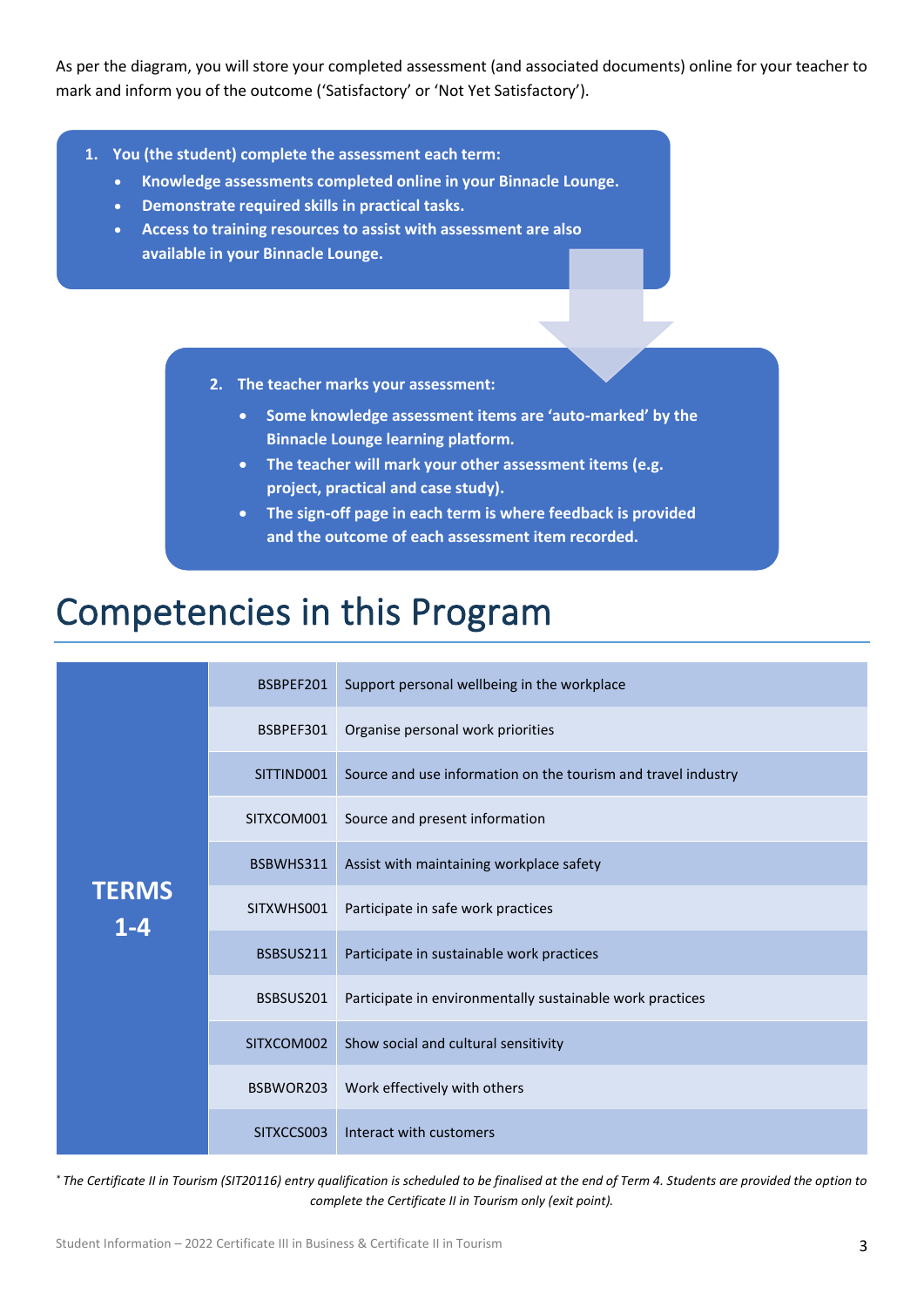|              | BSBXTW301 | Work in a team                                       |
|--------------|-----------|------------------------------------------------------|
|              | BSBCRT311 | Apply critical thinking skills in a team environment |
|              | BSBTWK301 | Use inclusive work practices                         |
| <b>TERMS</b> | BSBXCM301 | Engage in workplace communication                    |
| $5 - 7$      | BSBTEC301 | Design and produce business documents                |
|              | BSBWRT311 | Write simple documents                               |
|              | BSBOPS304 | Deliver and monitor a service to customers           |
|              | BSBTEC303 | Create electronic presentations                      |

#### Career Pathways

Graduates of Binnacle Training's 'Tourism & Business in Schools' program may explore a Certificate IV in Business pathway with another training provider (e.g. Sarina Russo Institute) upon completion of their dual qualification.

Further information pertaining to the Certificate IV in Business (including RTO and price) will be supplied throughout your course. Please advise your Tourism/Business Teacher if you would like further information regarding the Certificate IV or other inter-related industry pathway qualifications (e.g. tourism).

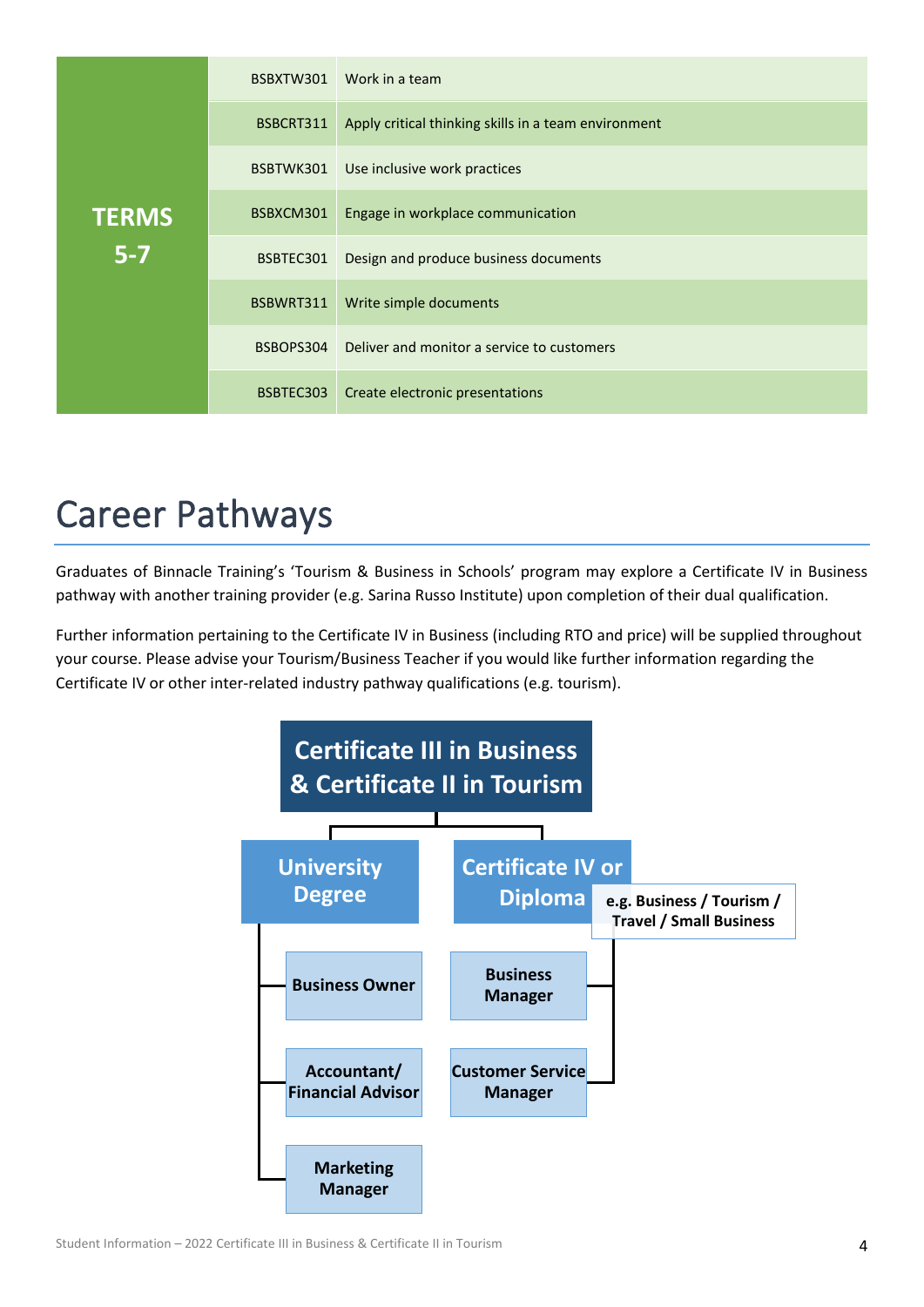## Binnacle Training Third-Party Arrangements

As the RTO, Binnacle Training engages individual secondary schools under a third-party arrangement to provide physical and human resources to deliver training and conduct assessment.

Binnacle Training Responsibilities: Enrolling students into the VET course, training and assessment outcomes, issuing certificates and testamurs, and ensuring that the VET course is on its scope of registration at all times.

School Responsibilities (as the third-party): The provision of adequate physical (equipment and facilities) and human resources (program deliverer), and facilitating training and assessment services on behalf of Binnacle including the provision of student support services such as language, literacy and numeracy (LLN) assistance.

## Student Enrolment

Student enrolment into the program requires the school to have a current Third-Party Agreement in place (enrolment is unable to be finalised until this requirement has been met).

## Language, Literacy and Numeracy Skills

A Language, Literacy and Numeracy (LLN) Screening process is undertaken at the time of initial enrolment (or earlier) to ensure that students have the capacity to effectively engage with the content. The following examples provide a snapshot of the reading, writing, numeracy and verbal communication skills that would be expected in order to satisfy competency requirements:

| Reading        | Read and comprehend information about relevant laws, accreditation schemes and codes of conduct.<br>$\qquad \qquad -$<br>Research, sort and apply information on the tourism and travel industry.<br>$\overline{\phantom{m}}$<br>Interpret workplace safety signs, procedures and emergency evacuation plans.<br>$\overline{\phantom{m}}$<br>Understand workplace anti-discrimination policies and documentation.<br>$\overline{\phantom{m}}$<br>Interpret, sometimes detailed, workplace procedures.<br>$\qquad \qquad -$<br>Interpret information in relation to procedures, work performance and objectives.<br>$\qquad \qquad -$<br>Researches and interprets written information about personal finances from a range of sources.<br>$\overline{\phantom{0}}$<br>Interpret WHS legislation, policies and procedures.<br>$\overline{\phantom{m}}$<br>Interpret information from a range of sources on the requirements to design and produce business<br>$\qquad \qquad -$<br>documents.<br>Proofread business documents to check grammar, spelling, structure, style and format.<br>$\qquad \qquad -$ |
|----------------|------------------------------------------------------------------------------------------------------------------------------------------------------------------------------------------------------------------------------------------------------------------------------------------------------------------------------------------------------------------------------------------------------------------------------------------------------------------------------------------------------------------------------------------------------------------------------------------------------------------------------------------------------------------------------------------------------------------------------------------------------------------------------------------------------------------------------------------------------------------------------------------------------------------------------------------------------------------------------------------------------------------------------------------------------------------------------------------------------------|
| <b>Writing</b> | Summarise and record notes in information documents, sheets and files.<br>$\qquad \qquad -$<br>Completed risk assessments and incident reports.<br>$\overline{\phantom{m}}$<br>Prepare written reports and documents to prioritise work tasks.<br>$\overline{\phantom{m}}$<br>Records and documents budget information accurately using correct language, terminology and<br>$\overline{\phantom{m}}$<br>concepts.<br>Documents WHS information using risk assessments and industry specific vocabulary.<br>$\overline{\phantom{m}}$<br>Complete sustainability audit templates using relevant terminology.<br>$\qquad \qquad -$<br>Varies writing style according to audience and purpose.<br>Develop business documents using required formatting, accurate spelling and grammar as well as<br>$\qquad \qquad -$<br>specific terminology.<br>Prepare recommendation reports using clear and effective sequencing, formatting and wording.                                                                                                                                                                |